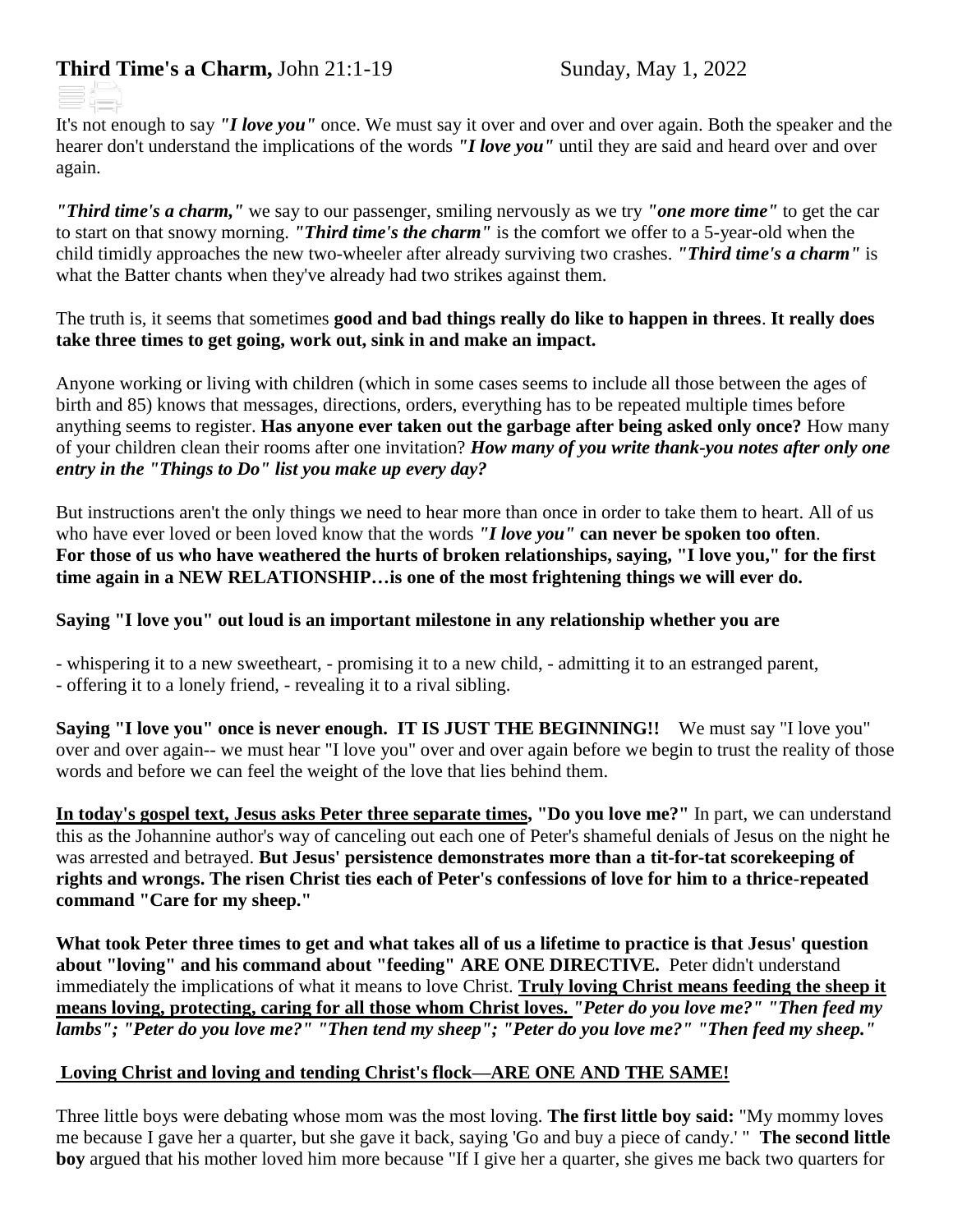two pieces of candy." **The third little boy**, seeing the direction of the debate, scratched his head and said, *"Well, my mom loves me more because she would keep the quarter and then tell me how much that quarter will help her pay the bills."* 

**The love confessed and the love expressed can take many different forms and not all of them are pleasant.** For every loving moment spent cuddling a new baby, there are an awful lot of equally loving but not so lovely moments spent changing smelly diapers.

Loving a spouse is planning a romantic candlelight dinner for two and going to the ballet when you would rather go to the basketball game (or vice versa). A loving friend gives you a comfortable place for coffee and conversation, but it also means being there for him or her at 2 a.m. when you are needed.

**Tending sheep and loving Christ is sometimes messy, inconvenient, upsetting and uncomfortable.** It takes more than just good intentions to make the kind of loving commitment Jesus was trying to get Peter to admit to—**IT TAKES HABITS.** 

**In theological circles, "HABITUS" is a hot new word for a very old idea**. The concept behind "habitus" is that of "inhabiting" a pattern of living that is itself an expression of an inner philosophy of life (in the Christian case, love and faith). As anyone who raises livestock for a living knows, caring for livestock is a daily, scheduled process.

Dairy cows with full udders don't much care whether it is Monday or Saturday or Sunday… **4 a.m. is 4 a.m., and they need to be milked.** This reality is what keeps part of the state of Indiana stubbornly on standard time all year round. Livestock only recognize their "biological clocks," not our playing around with the clock on the wall so we can fool ourselves about the amount of daylight we're getting.

## **Establishing faith and love as a pattern of living takes commitment to the "three R's": Repetition, Ritual and Reinforcement.**

**In our reading we learn about REPETITION:** Jesus repeated his question to Peter three times not out of doubt or because of Peter's denseness, **but in order to strengthen the power of his words**. With each *"Do you love me,*" the MEANING and SUGGESTIONS behind this query seeped more deeply into Peter's heart. In the last few decades, repetition as a way of learning has gotten bad press for being simply *"rote memorization."*

But there is another phrase child will use to describe something they have committed to memory through repetition, we *"learn by heart*." All those prayers, those actions, those responses to life that we "learn by heart" through constant repetition become a part of our heart. "I love you" "Our Father ..." "Praise God" "God bless you*." All these phrases represent repeated expressions of love and faith in our lives* and they are no less powerful for having been repeated so often and so well that they are "learned by heart."

**ALSO, there are "RITUALS" that bring us CLOSER TO JESUS**: Rituals need not be mindless acts. Instead, **"RITUALS" rightly performed are mindful acts**. We all have our personal rising rituals: we get up, brush our teeth, take a shower, walk the dog, make the coffee, read the paper or do some version of this routine. **The consistency is comforting and settles our systems before we launch into another busy, hectic day**. Have you established a similar habitus, a pattern of faithfulness, that serves the same purpose in your relationship to Christ?

**We need "Faith-rituals" to give us stability when everything else around us seems to be shifting**. All faith rituals need not be as formal as going to church or receiving communion. A "HABITUS RITUAL" might be breathing a prayer of thanksgiving every time you enter into your home. It might be looking for your church's steeple from the freeway on your morning commute. It might be (you fill in something specific from your own context here). Yes, it adds, stability to your day.